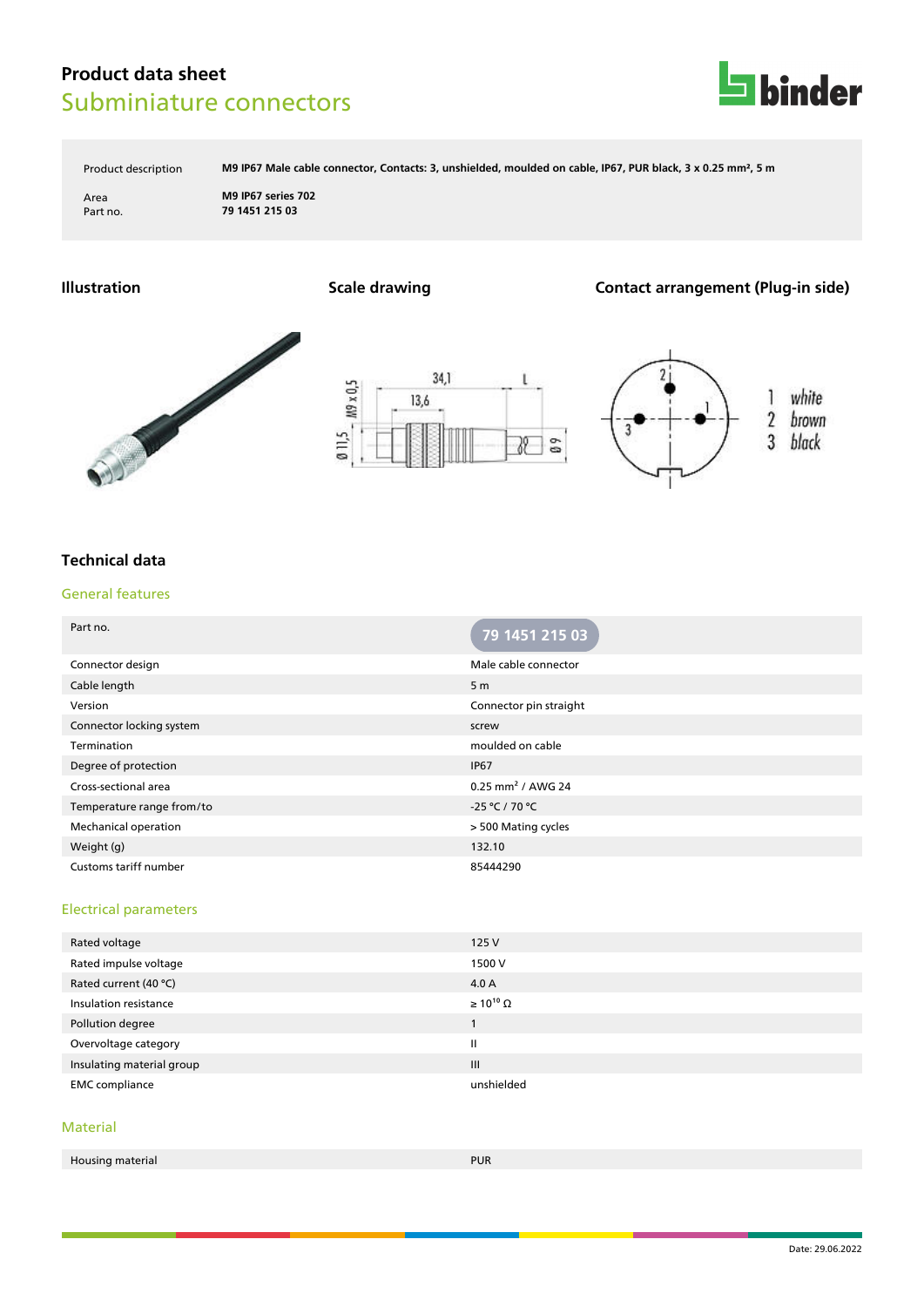## **Product data sheet** Subminiature connectors



Product description **M9 IP67 Male cable connector, Contacts: 3, unshielded, moulded on cable, IP67, PUR black, 3 x 0.25 mm², 5 m**

Area **M9 IP67 series 702** Part no. **79 1451 215 03**

| Contact body material | PBT (UL94 V-0)                       |
|-----------------------|--------------------------------------|
| Contact material      | CuZn (brass)                         |
| Contact plating       | Au (gold)                            |
| Locking material      | CuZn (brass)                         |
| <b>REACH SVHC</b>     | CAS 7439-92-1 (Lead)                 |
| SCIP number           | 6f982971-51bc-486b-ac86-cad74717ee0a |

#### Classifications

| eCl@ss 11.1     | 27-06-03-11 |
|-----------------|-------------|
|                 |             |
| <b>ETIM 7.0</b> | EC001855    |

#### Declarations of conformity

| Low Voltage Directive | 2014/35/EU (EN 60204-1:2018:EN 60529:1991) |
|-----------------------|--------------------------------------------|
| RoHS Directive        | 2011/65/EU (EN 50581:2012)                 |

#### Cable data - Structure of the cable

| Cable diameter         | 4.5 mm                          |
|------------------------|---------------------------------|
| Cross section          | $3 \times 0.25$ mm <sup>2</sup> |
| Sheath material        | <b>PUR</b>                      |
| Single-lead insulation | <b>PVC</b>                      |
| Single-lead structure  | 32 x 0.10 mm                    |
| Cable color            | black                           |

#### Cable data - Mechanical properties

| Bending radius, fixed cable  | min. $5 \times \emptyset$ |
|------------------------------|---------------------------|
| Bending radius, moving cable | min. 10 x Ø               |

#### Cable data - Thermal properties

| Temperature range cable in move from/to | -5 °C / 70 °C  |
|-----------------------------------------|----------------|
| Temperature range cable fixed from/to   | -25 °C / 70 °C |

#### Cable data - Other features

| Halogen free | no |
|--------------|----|